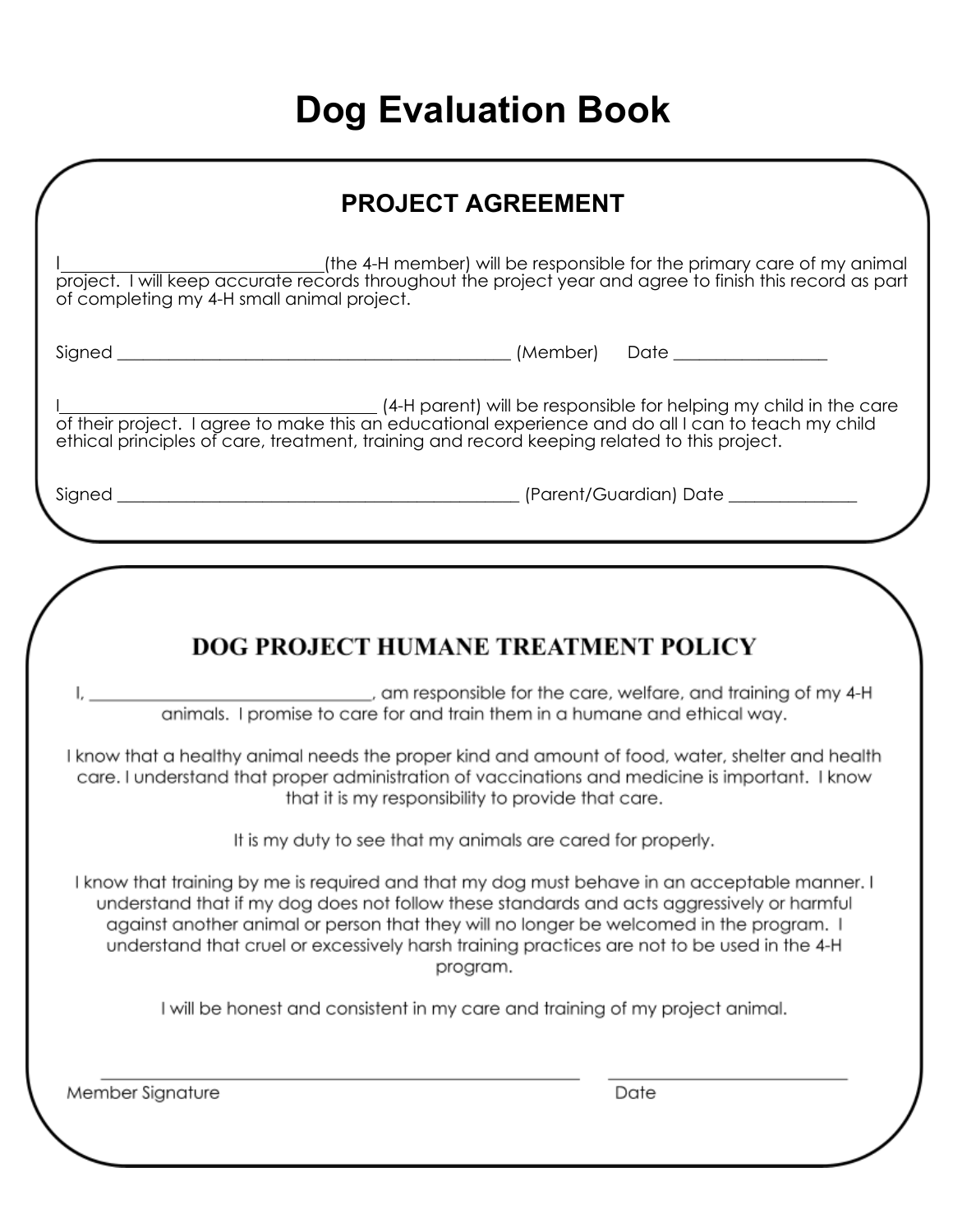## **IMPORTANT NAMES AND CONTACT INFORMATION**

| 4-H Leader                    | Phone: |
|-------------------------------|--------|
| Veterinarian Office:          | Phone: |
| Project Leader                | Phone: |
| <b>Local Extension Office</b> | Phone: |
| Other:                        | Phone: |
| Other:                        | Phone: |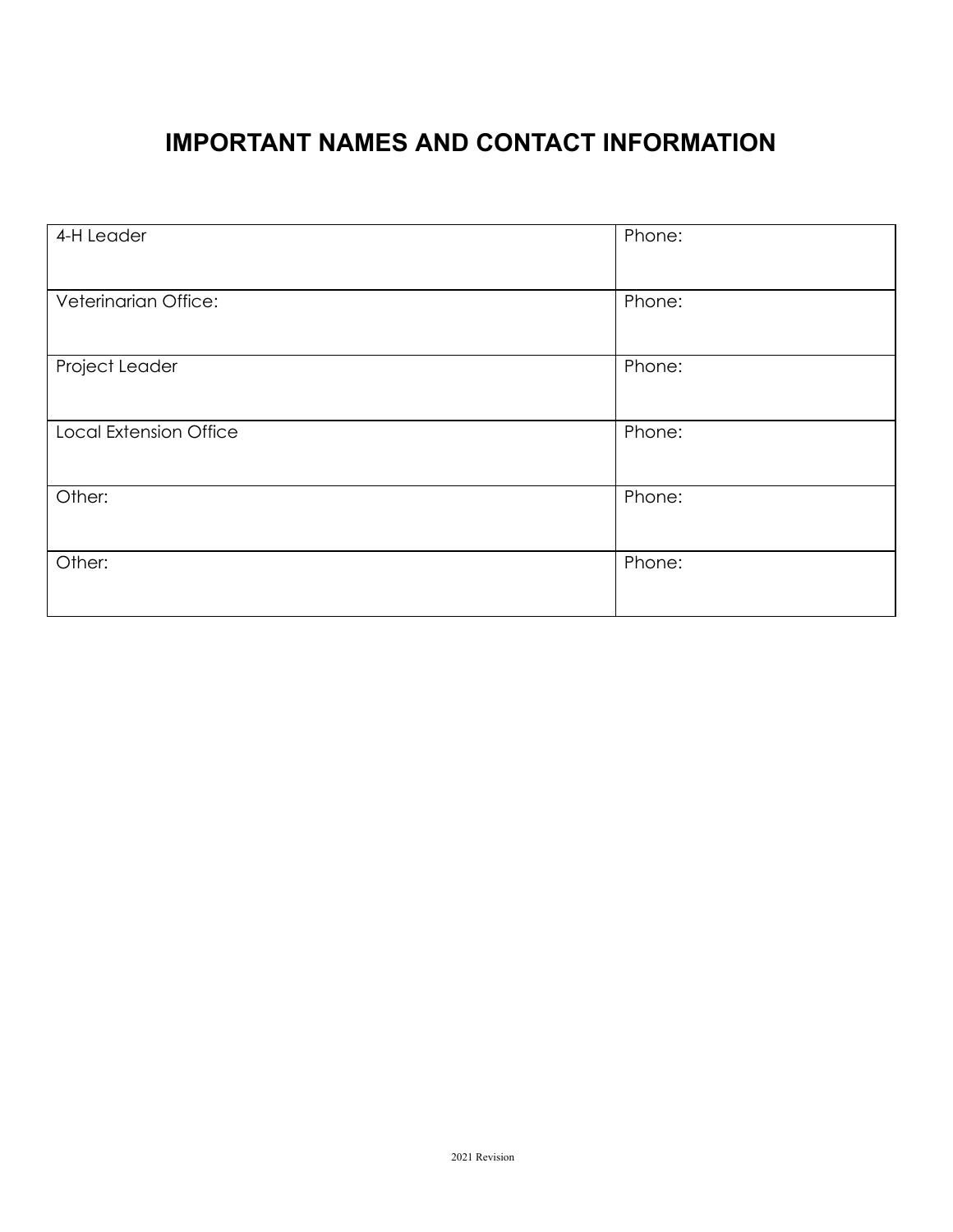## **Dog Identification Page**

(Please fill out identification page for each dog)

Dog Name:

Dog Breed: (If mixed, please choose the breed your dog most resembles).

the control of the control of the control of the control of the control of

When did you get your dog? How old were they?

Describe your dog's favorite activities:

Describe your dog's appearance (how they look):

How does your dog learn best? (Treat, Toy, or Praise motivation, etc.)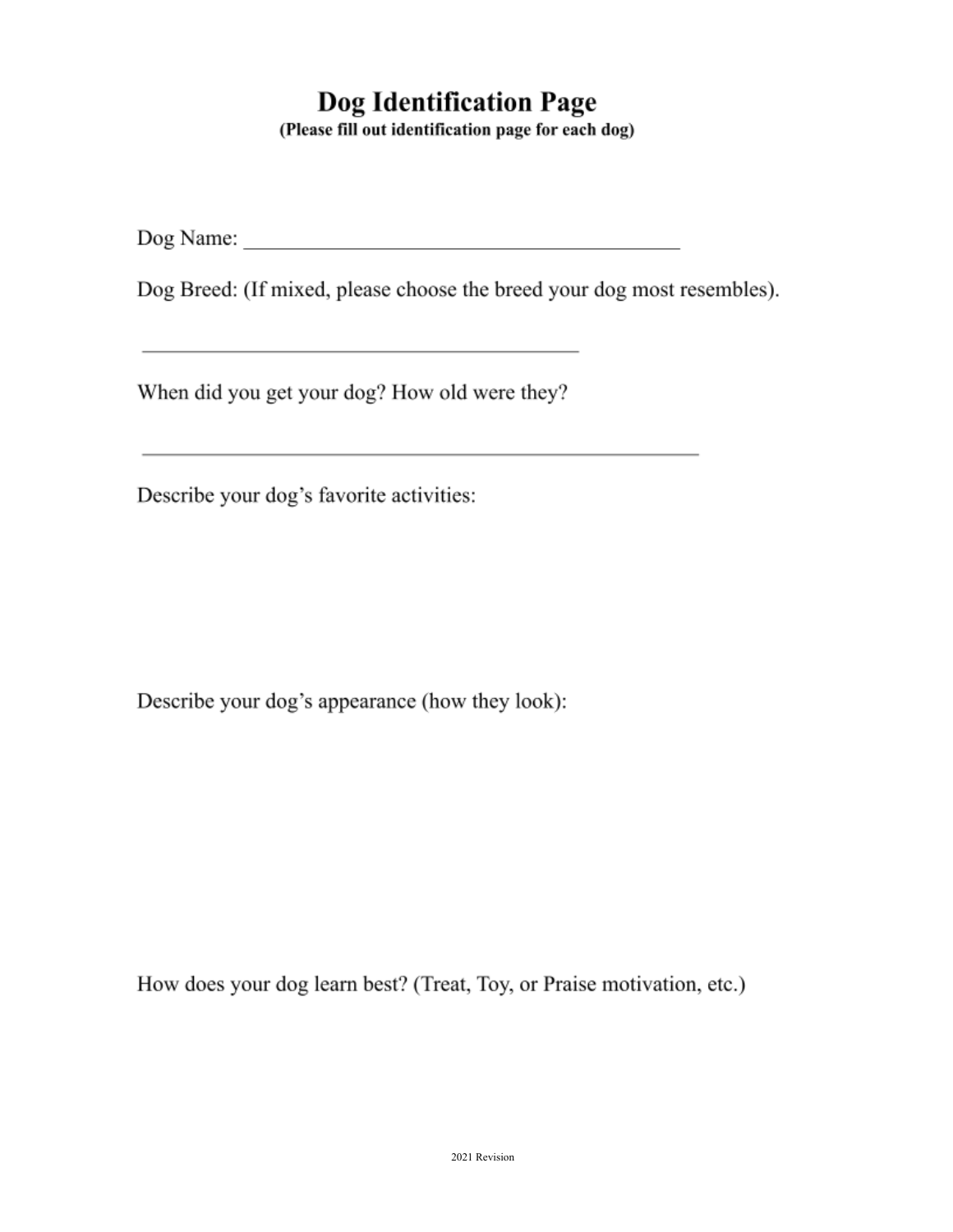## **BODY CONDITION SCORE**

A helpful tool to use when assessing the overall health of an animal is body condition scoring. Body condition scoring is used to assign a value, 1-9 based on defined criteria. Evaluation of an animal's body condition involves both visual examination and palpation of the bone structure, especially the ribs, vertebrae and pelvis. Specific criteria for scoring the body condition of the dog is described below.

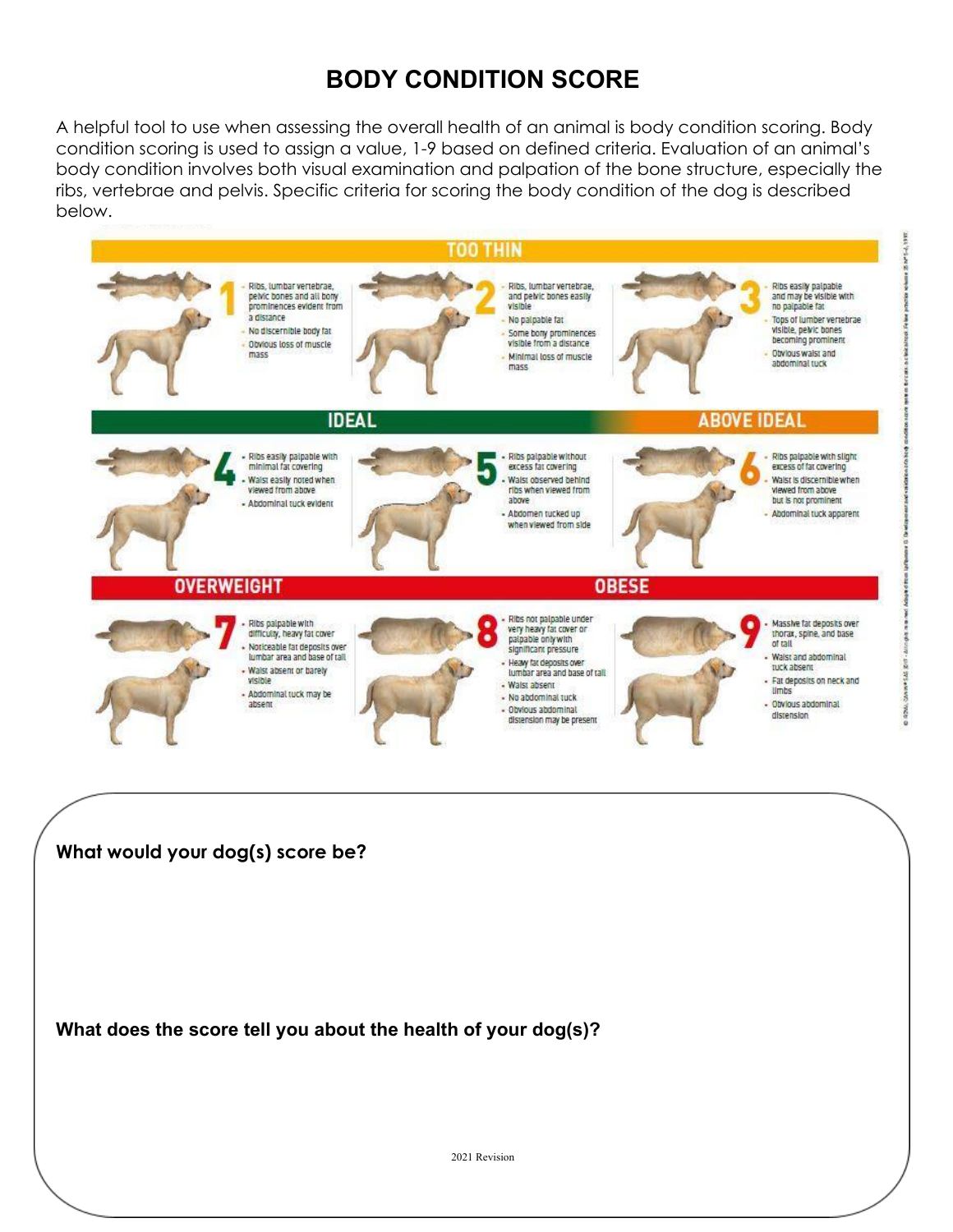## **NUTRITION/FEEDING RECORD**

Answers to the following questions should reflect age and knowledge; older members should give more complete and detailed answers.

#### **(Beginners Age Division are only required to fill out the first two questions, may attach bag label for reference)**

What do you feed your dog(s)? Please include any nutritional supplements that are being given. (Example: brand name and how much).

What is the main ingredient of the food?

How do you know this is a complete and balanced dog food for the maintenance of your dog(s)?

Why is protein a requirement for dogs?

Why is it important to have quality animal based protein versus plant based protein?

Why is fat important in a dog's diet?

List at least three foods that should be avoided when feeding your dog(s)?

What other snacks or treats do you give your dog(s)?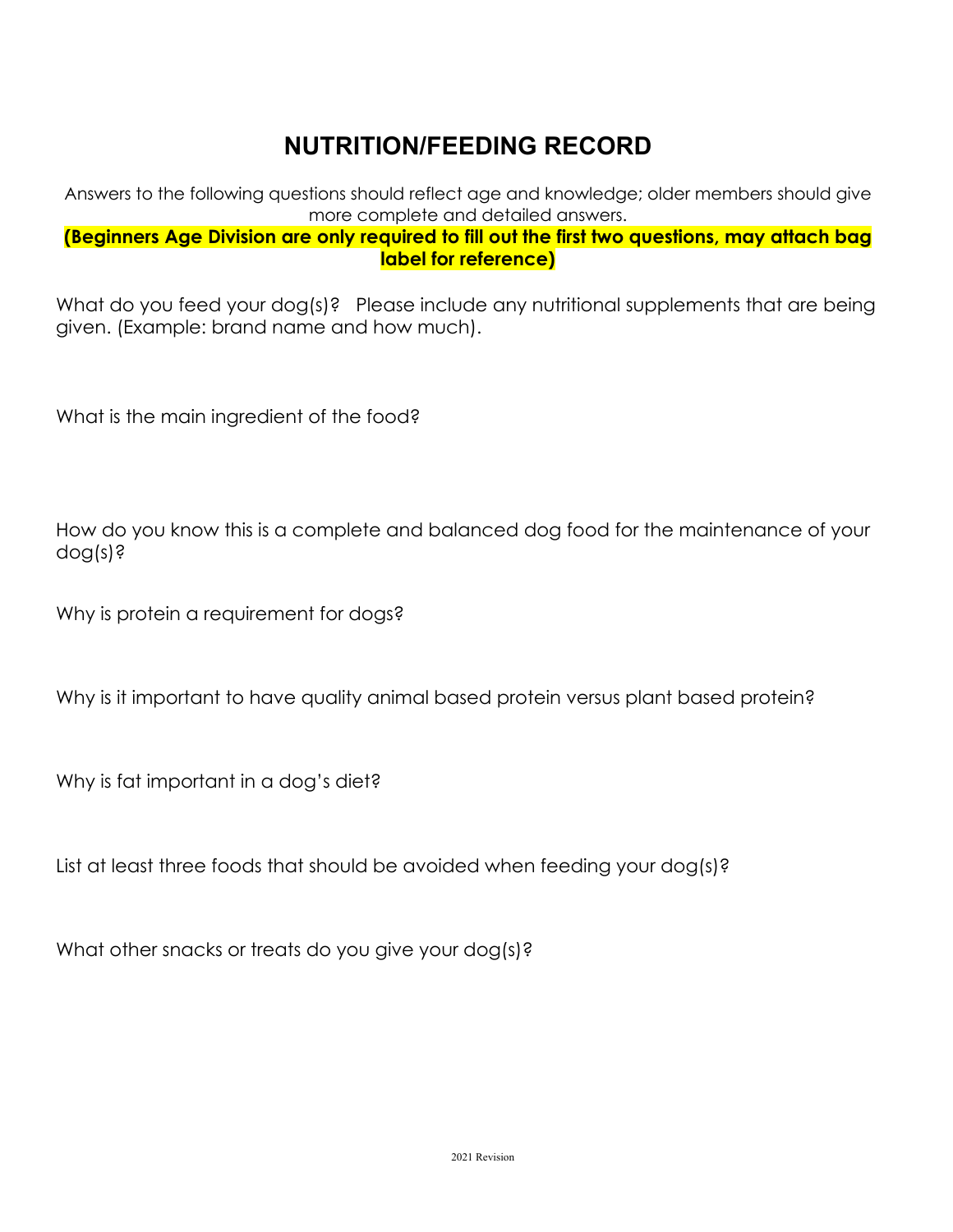## **HEALTH CARE RECORD**

Your dog's health is maintained by regular exercise, good nutrition, care and grooming. Your veterinarian can give vaccinations to prevent disease and can help with sickness, accidents or special problems. Your dog should have the locally required vaccinations, and any other required vaccinations for participating in shows. NOTE: Rabies Vaccination paper as required by State must be attached herein. If your dog(s) do not have current Rabies vaccinations, a written statement from your veterinarian stating why not, MUST be included herein if Rabies vaccination is not current.

Be sure vet costs are recorded on the "Expense Report" section so that you may properly access your project. It is important for the members to understand the costs endured in canine care and ownership.

**Health Care Report**: (record all vet visits, accidents, sickness, treatments and heartworm prevention) these costs should be reported under expenses. **Attach vet records into your book, as a part of record keeping it is important to keep proof of vaccinations, this includes stickers from self-administered vaccinations.**

**(Beginners Should list any visits; however, do not need extensive detail).**

### **Which Vaccines Are Required for Fair?**

(You may abbreviate the combination vaccine).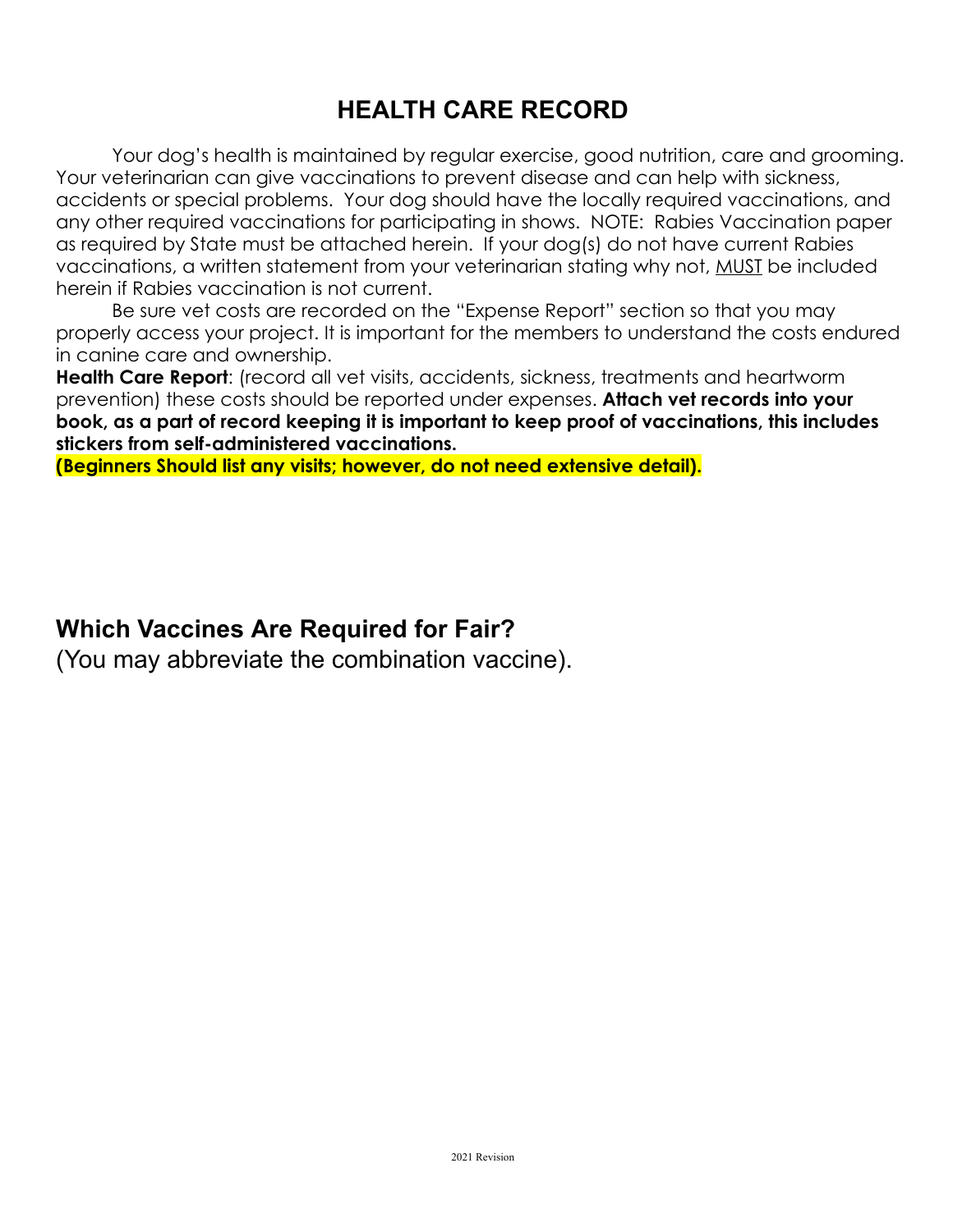### **SUPPLIES AND EQUIPMENT**

*List items (for example: Crate(s), leads, collars, shampoo, toothbrush, etc.) you currently have on hand related to your project on the first day of project.*

| <b>(NOT REQUIRED FOR BEGINNER AGE DIVISION)</b> |  |
|-------------------------------------------------|--|
|-------------------------------------------------|--|

|                       | Description and number of item/s | How<br>Many?     | <b>Replacement Value</b> |
|-----------------------|----------------------------------|------------------|--------------------------|
| <b>Example: brush</b> |                                  | $\boldsymbol{2}$ | \$xx.xx                  |
|                       |                                  |                  |                          |
|                       |                                  |                  |                          |
|                       |                                  |                  |                          |
|                       |                                  |                  |                          |
|                       |                                  |                  |                          |
|                       |                                  |                  |                          |
|                       |                                  |                  |                          |
|                       |                                  |                  |                          |
|                       |                                  |                  |                          |
|                       |                                  |                  |                          |
|                       |                                  |                  |                          |
|                       |                                  |                  |                          |
|                       |                                  |                  |                          |
|                       |                                  |                  |                          |
|                       |                                  |                  |                          |
|                       |                                  |                  |                          |
|                       |                                  |                  |                          |
|                       |                                  |                  |                          |
|                       |                                  |                  |                          |
|                       |                                  |                  |                          |
|                       |                                  |                  |                          |
|                       |                                  |                  |                          |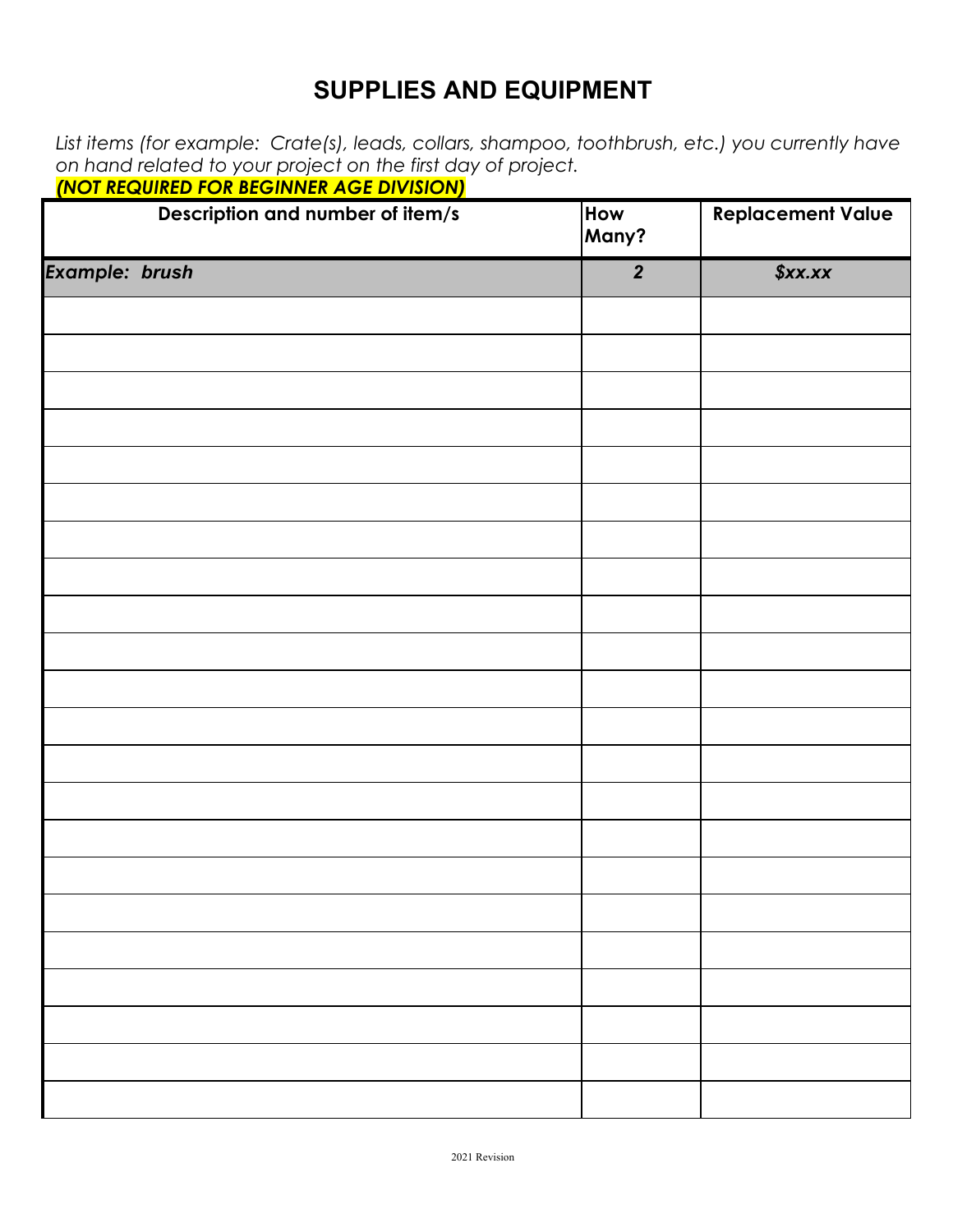## **EXPENSE RECORD**

Record all expenses related to your animal project for the year. Include items such as food, equipment, vet costs, show expenses, grooming items etc.

**(NOT REQUIRED FOR BEGINNER AGE DIVISION)**

| <b>Date</b>     | <u>,,,,,,,,,,,,,,,,</u><br><b>Description of item</b>       | Number of<br><b>Items</b> | Amount  |
|-----------------|-------------------------------------------------------------|---------------------------|---------|
| <b>Example:</b> | 50 lbs dog food                                             | $1$ bag                   | \$XX.XX |
|                 |                                                             |                           |         |
|                 |                                                             |                           |         |
|                 |                                                             |                           |         |
|                 |                                                             |                           |         |
|                 |                                                             |                           |         |
|                 |                                                             |                           |         |
|                 |                                                             |                           |         |
|                 |                                                             |                           |         |
|                 |                                                             |                           |         |
|                 |                                                             |                           |         |
|                 |                                                             |                           |         |
|                 |                                                             |                           |         |
|                 |                                                             |                           |         |
|                 |                                                             |                           |         |
|                 |                                                             |                           |         |
|                 |                                                             |                           |         |
|                 |                                                             |                           |         |
|                 | Total Mileage Expenses<br>(taken from Activity Log page 13) |                           |         |
|                 |                                                             | <b>Total Expenses</b>     |         |

(Add additional pages as needed.)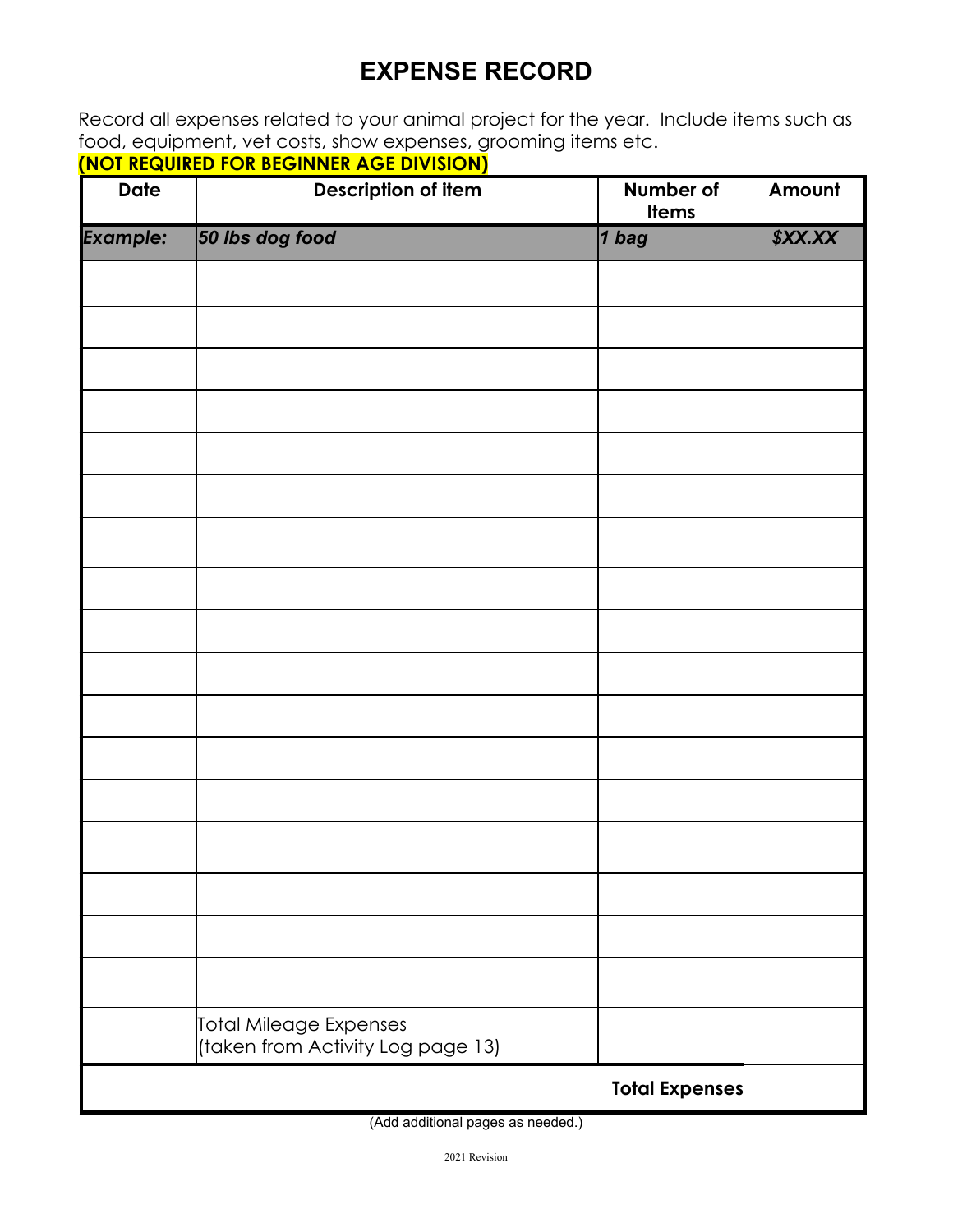## **INCOME**

Record all income that is earned by member and used in the care of equipment needed for their project dog(s). Include any show/award premiums at local County Dog Shows and winnings from other venues. List chores for family or others that you do to help pay back for the cost of care for your dog. If money is earned doing any chore, that amount needs to be listed. If no money is earned for doing any chore or premium, be sure to write "N/A" on the space under "Amount".

| <b>Date</b> | Describe income source or chores | Amount |
|-------------|----------------------------------|--------|
|             |                                  |        |
|             |                                  |        |
|             |                                  |        |
|             |                                  |        |
|             |                                  |        |
|             |                                  |        |
|             |                                  |        |
|             |                                  |        |
|             |                                  |        |
|             |                                  |        |
|             |                                  |        |
|             |                                  |        |
|             |                                  |        |
|             |                                  |        |
|             |                                  |        |
|             | Total                            |        |
|             |                                  |        |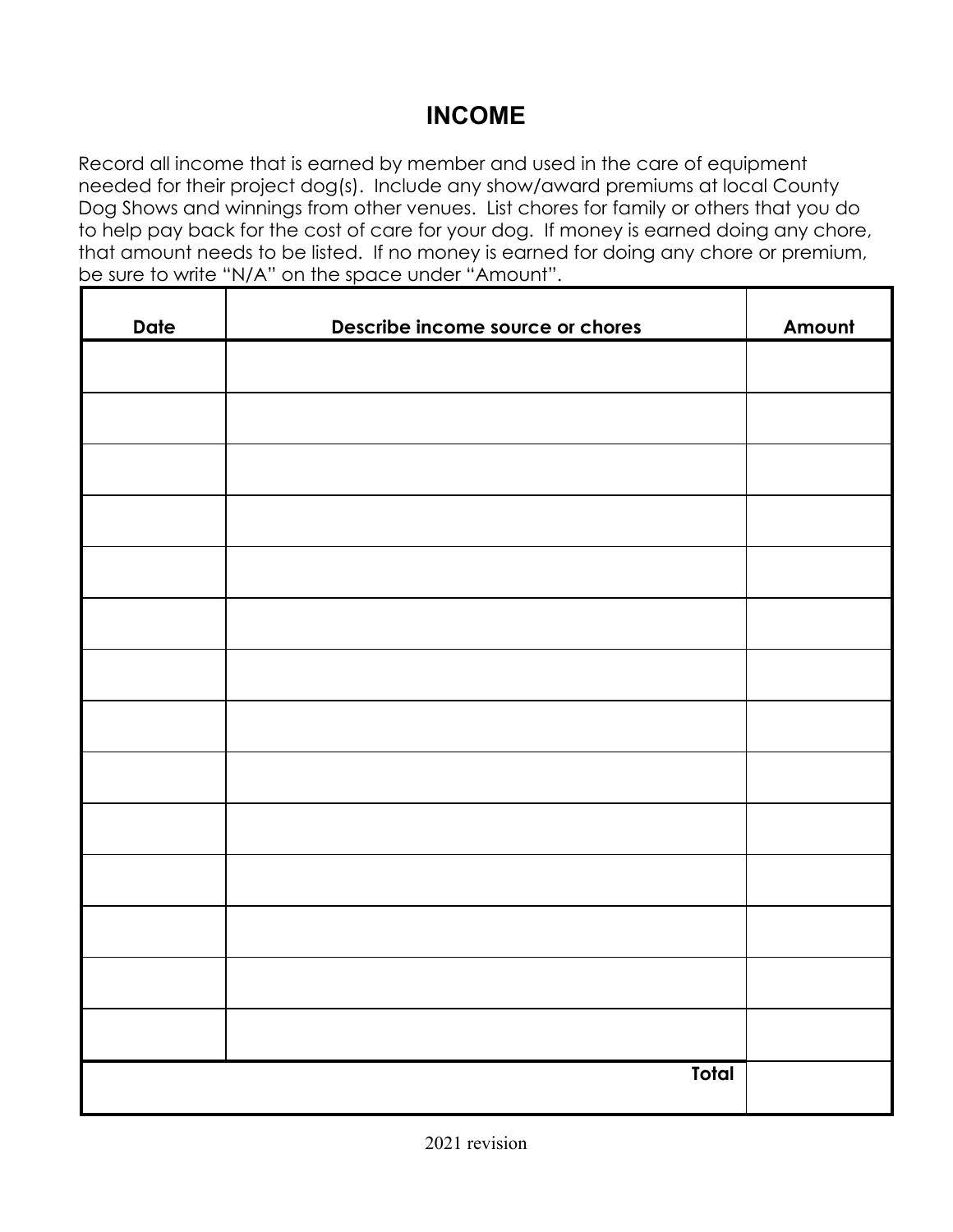### **SHOW/EVENT LOG**

List all show or exhibition activities including non-4-H events that you and your dog participated in. Attach score sheets to help record your progress.

| <b>Date</b><br>mm/dd/yy | $\overline{D}$ og(s)<br><b>Name</b> | paineiparoa int. Anaen seoro shoots forfolp rocora your progress.<br>Event<br>(fun show, fair, etc.) | <b>Class Name</b> | <b>Number</b><br>in Class | Score | Placing |
|-------------------------|-------------------------------------|------------------------------------------------------------------------------------------------------|-------------------|---------------------------|-------|---------|
|                         |                                     |                                                                                                      |                   |                           |       |         |
|                         |                                     |                                                                                                      |                   |                           |       |         |
|                         |                                     |                                                                                                      |                   |                           |       |         |
|                         |                                     |                                                                                                      |                   |                           |       |         |
|                         |                                     |                                                                                                      |                   |                           |       |         |
|                         |                                     |                                                                                                      |                   |                           |       |         |
|                         |                                     |                                                                                                      |                   |                           |       |         |
|                         |                                     |                                                                                                      |                   |                           |       |         |
|                         |                                     |                                                                                                      |                   |                           |       |         |
|                         |                                     |                                                                                                      |                   |                           |       |         |
|                         |                                     |                                                                                                      |                   |                           |       |         |
|                         |                                     |                                                                                                      |                   |                           |       |         |
|                         |                                     |                                                                                                      |                   |                           |       |         |
|                         |                                     |                                                                                                      |                   |                           |       |         |
|                         |                                     |                                                                                                      |                   |                           |       |         |
|                         |                                     |                                                                                                      |                   |                           |       |         |
|                         |                                     |                                                                                                      |                   |                           |       |         |
|                         |                                     |                                                                                                      |                   |                           |       |         |
|                         |                                     |                                                                                                      |                   |                           |       |         |
|                         |                                     |                                                                                                      |                   |                           |       |         |
|                         |                                     |                                                                                                      |                   |                           |       |         |
|                         |                                     |                                                                                                      |                   |                           |       |         |
|                         |                                     |                                                                                                      |                   |                           |       |         |
|                         |                                     |                                                                                                      |                   |                           |       |         |
|                         |                                     |                                                                                                      |                   |                           |       |         |

(Add additional pages as needed.)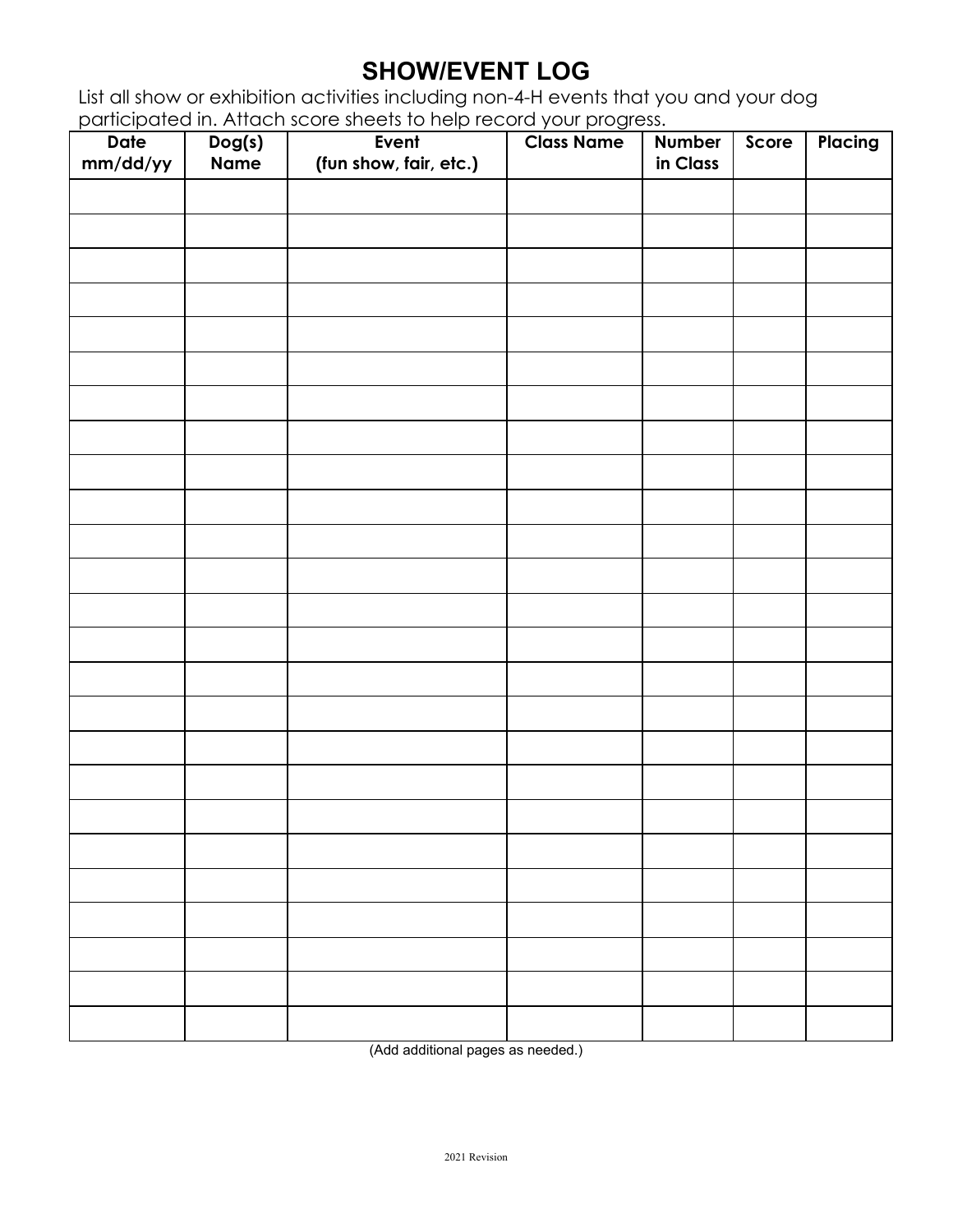## **ACTIVITY LOG/ LEARNING EXPERIENCES**

List all dog specific activities whether 4-H or other (for example: Hunting, Tracking, Lure Coursing, etc.) that you have participated in. List Demonstrations, Community Service, Trainings, Meetings, Shows. Please keep your descriptions brief: describe the activity and what experiences you learned, good or bad.

| <b>Date</b>        | <b>Type of Activity</b>  | What did you learn or do?                                                                               | Mileage |
|--------------------|--------------------------|---------------------------------------------------------------------------------------------------------|---------|
| Examples:<br>May 1 | <b>Community Service</b> | <b>Cleaned fairgrounds for spring show</b>                                                              | XX      |
| $7 - 13$           | <b>Demonstration</b>     | Clipping my dog's toe nails<br>Speaking in front of a group                                             | XX      |
| July 22            | <b>Dog Shows</b>         | Judged explained to me a couple of<br>handling errors that I was doing so<br>that I could correct them. | XX      |
|                    |                          |                                                                                                         |         |
|                    |                          |                                                                                                         |         |
|                    |                          |                                                                                                         |         |
|                    |                          |                                                                                                         |         |
|                    |                          |                                                                                                         |         |
|                    |                          |                                                                                                         |         |
|                    |                          |                                                                                                         |         |
|                    |                          |                                                                                                         |         |
|                    |                          |                                                                                                         |         |
|                    |                          |                                                                                                         |         |
|                    |                          |                                                                                                         |         |
|                    |                          |                                                                                                         |         |
|                    |                          |                                                                                                         |         |
|                    |                          |                                                                                                         |         |
|                    |                          |                                                                                                         |         |
|                    |                          |                                                                                                         |         |
|                    |                          |                                                                                                         |         |
|                    |                          |                                                                                                         |         |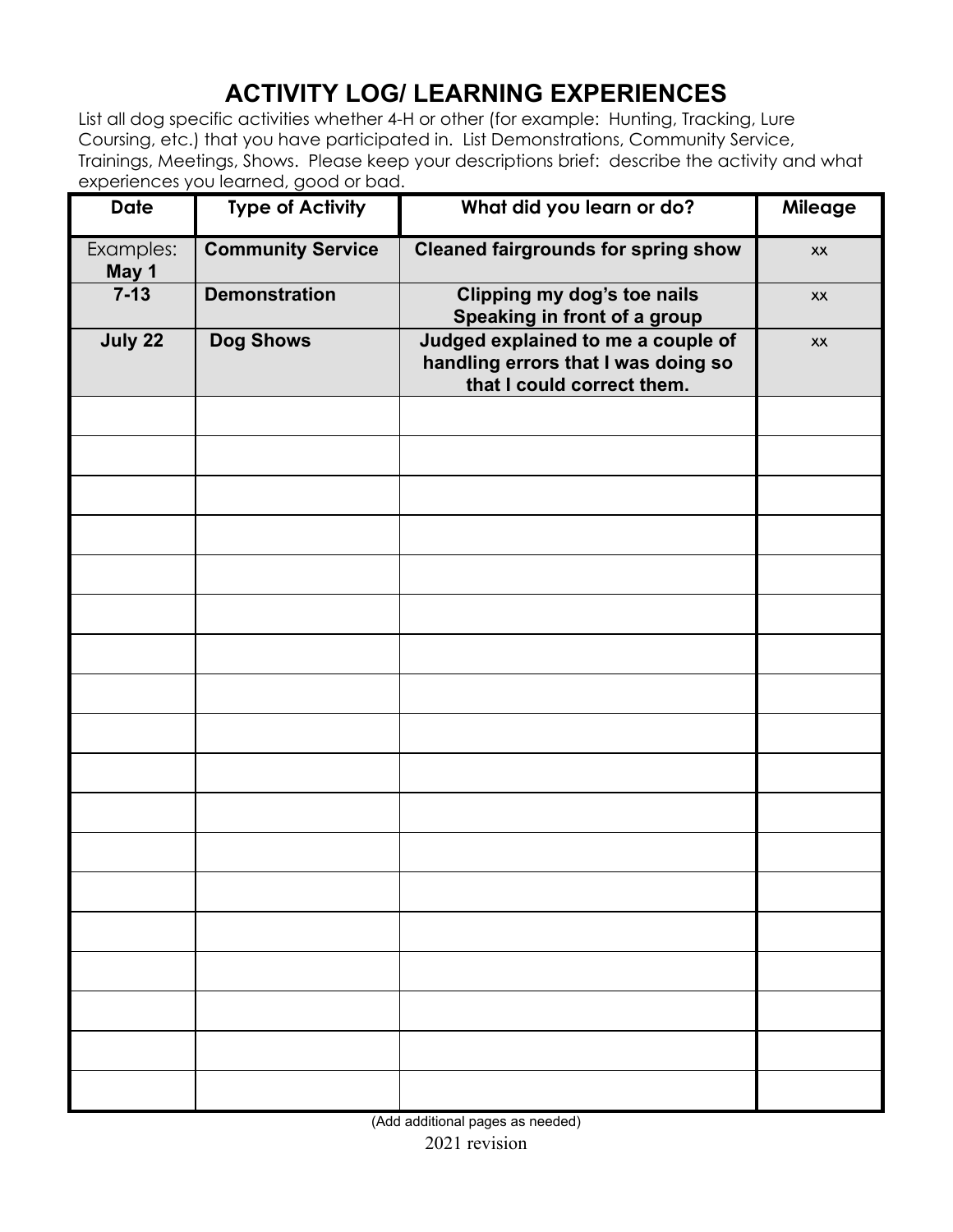## **DOG TRAINING EVALUATION LOG**

Record your dog's training level in each class the dog is participating in. List each exercise and evaluate your dog's ability. Also include non-4-H activities you are involved (i.e., herding, tracking etc.). **Have an adult leader or parent help you evaluate your dog. Fill one training evaluation log for each dog.** Please make sure all classes that you are involved in are listed in this log.

|                                   | <b>Beginning Date:</b>    |                         |                      | <b>Ending Date:</b> |                    |                      |
|-----------------------------------|---------------------------|-------------------------|----------------------|---------------------|--------------------|----------------------|
| Dog's Name:                       | Need to<br>Learn          | <b>Does</b><br>Ok       | <b>Does</b><br>Great | Need to<br>Learn    | <b>Does</b><br>Ok  | <b>Does</b><br>Great |
| Example: Sub Novice - On<br>Leash |                           | $\overline{\mathbf{X}}$ |                      |                     | $\pmb{\mathsf{X}}$ |                      |
| Figure 8 on leash                 | $\boldsymbol{\mathsf{X}}$ |                         |                      |                     | $\boldsymbol{X}$   |                      |
|                                   |                           |                         |                      |                     |                    |                      |
|                                   |                           |                         |                      |                     |                    |                      |
|                                   |                           |                         |                      |                     |                    |                      |
|                                   |                           |                         |                      |                     |                    |                      |
|                                   |                           |                         |                      |                     |                    |                      |
|                                   |                           |                         |                      |                     |                    |                      |
|                                   |                           |                         |                      |                     |                    |                      |
|                                   |                           |                         |                      |                     |                    |                      |
|                                   |                           |                         |                      |                     |                    |                      |
|                                   |                           |                         |                      |                     |                    |                      |
|                                   |                           |                         |                      |                     |                    |                      |
|                                   |                           |                         |                      |                     |                    |                      |
|                                   |                           |                         |                      |                     |                    |                      |
|                                   |                           |                         |                      |                     |                    |                      |
|                                   |                           |                         |                      |                     |                    |                      |
|                                   |                           |                         |                      |                     |                    |                      |
|                                   |                           |                         |                      |                     |                    |                      |
|                                   |                           |                         |                      |                     |                    |                      |
|                                   |                           |                         |                      |                     |                    |                      |
|                                   |                           |                         |                      |                     |                    |                      |
|                                   |                           |                         |                      |                     |                    |                      |
|                                   |                           |                         |                      |                     |                    |                      |

(Add additional pages as needed.)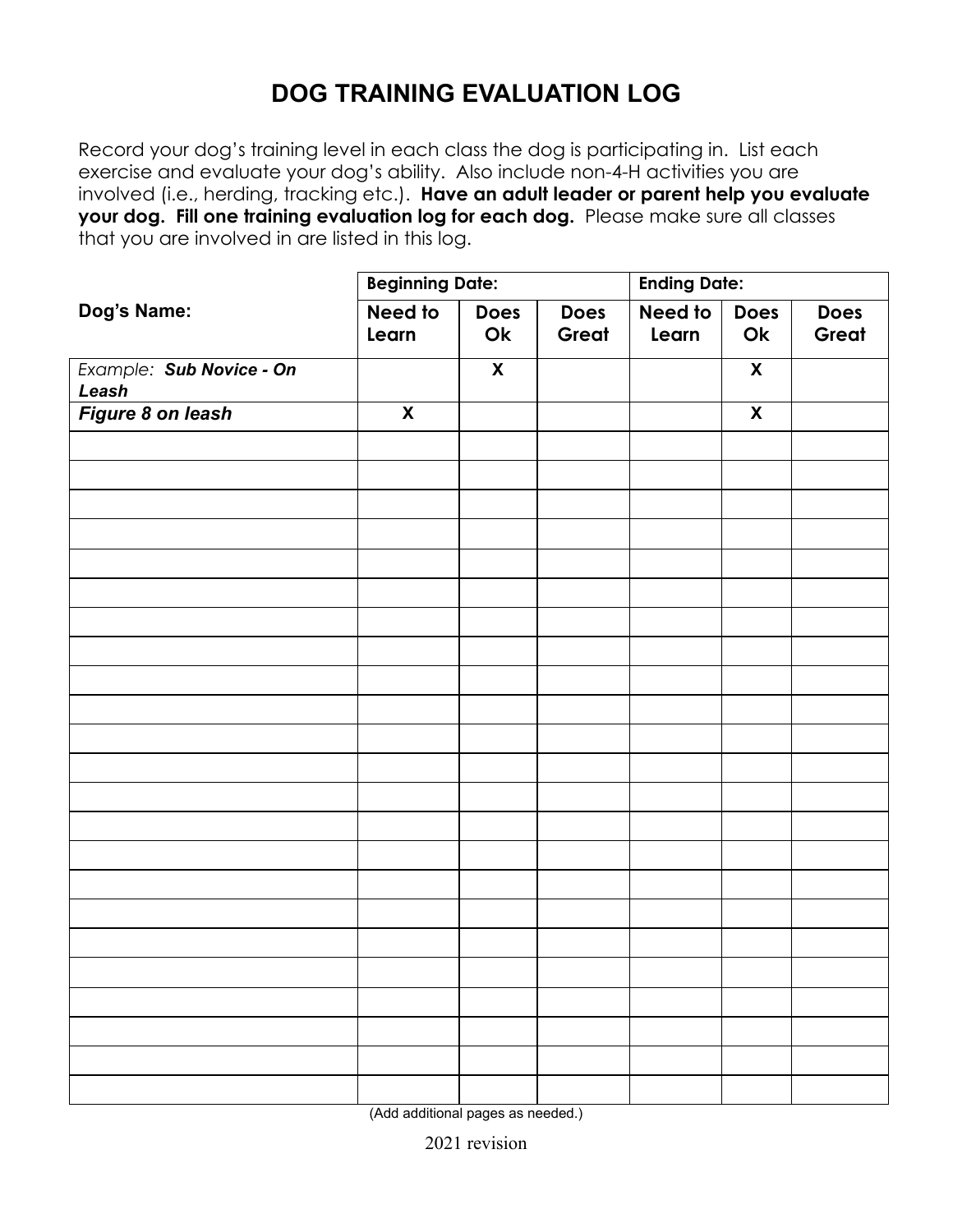### **GOAL EVALUATION**

Goals help you to achieve more when you review them each year. At the End of the year, answer the following questions. Please list steps you can use to accomplish goals. You may write these on an additional page. **(Beginners can simply state their goal and if it has been completed or not).**

#### **Project Goal # 1**

Did you accomplish this goal?

Did you use the steps you listed to accomplish this goal? If you used more steps than you listed, please detail those below

If you did accomplish your goal, how will it help you in the future?

If you did not, what can you do differently to accomplish this?

#### **Personal Goal #1**

Did you accomplish this goal?

Did you use the steps you listed to accomplish this goal? If you used more steps than you listed, please detail those below

If you did accomplish your goal, how will it help you in the future?

If you did not, what can you do differently to accomplish this?

#### **Service Goal #1**

Did you accomplish this goal?

Did you use the steps you listed to accomplish this goal? If you used more steps than you listed, please detail those below

If you did accomplish your goal, how will it help you in the future?

If you did not, what can you do differently to accomplish this?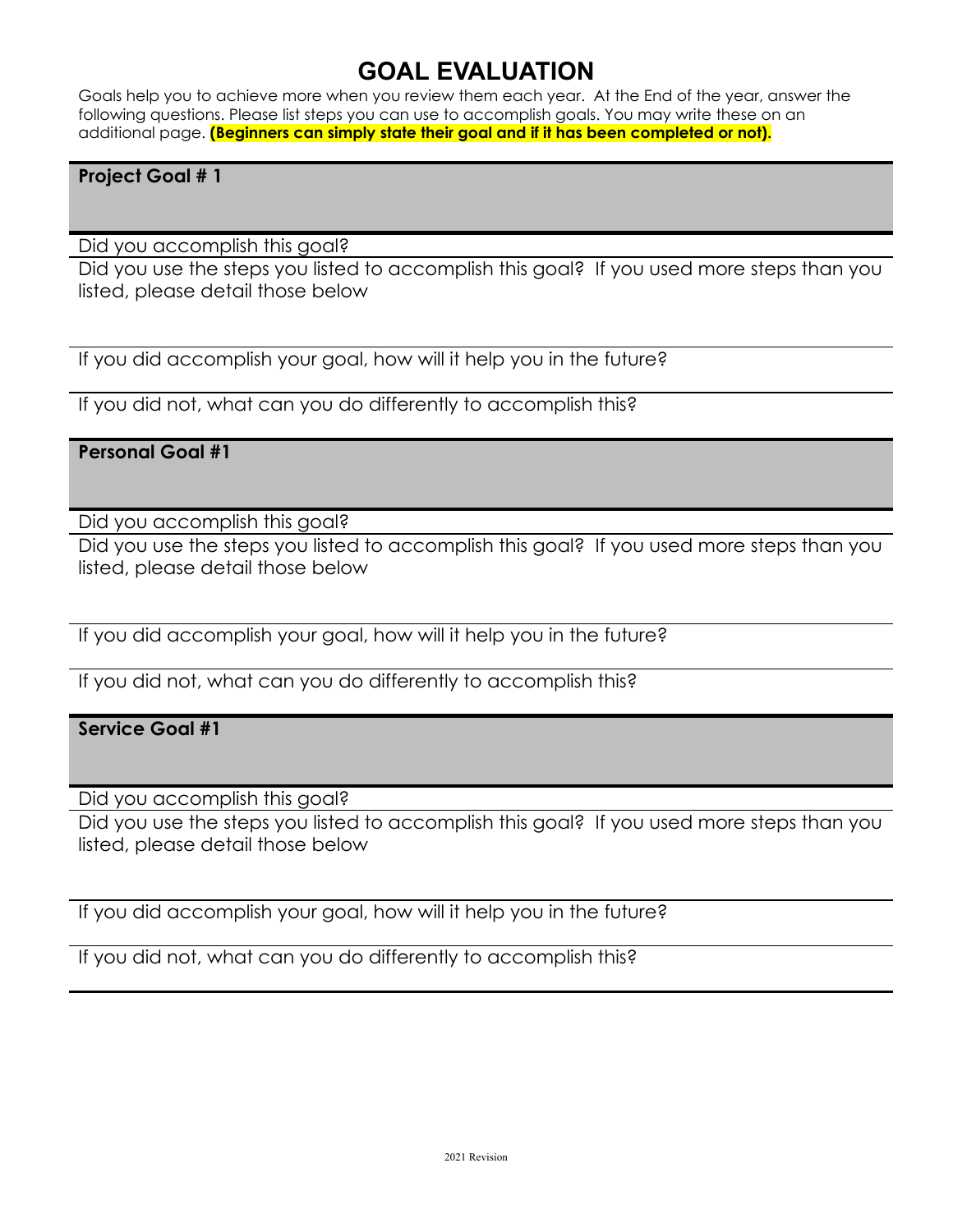## **MY FAIR or 4-H STORY**

This story is meant to be fluid; this means that you may add to it each year or every three years as you move up in age division. Please keep old stories, as all information in this book. The purpose is to show you and your dogs' progress.

This story is NOT restricted to the Dog Program, your 4-H Story will appear on many scholarship and award applications, here is your chance to draft your story in advance!

#### **Length and Format Guidelines**

You can type or hand-write your story. If you hand-write the story, use ink on lined white notebook paper. If typed, use plain white paper 12 point font and Times New Roman or Similar font.

Leave wide enough margins so the story can be read if inserted into a report cover.

Length of Story: recommended minimum of 2 page. (One paragraph for beginners).

Story can be single or double-spaced as long as it does not exceed three pages.

Be sure to use proper grammar and sentence structure. Edit your story when finished and use spell check if available. Have someone else read your story to help in your editing process.

### **Please use these questions to help write your story:**

Why did you choose this project?

What did you learn?

Did you learn what you had hoped to learn?

Did anyone help you and how did they help you?

What did you like the best about your project?

What would you do differently if you were to do it again?

What is your favorite thing about this project or being a 4-H member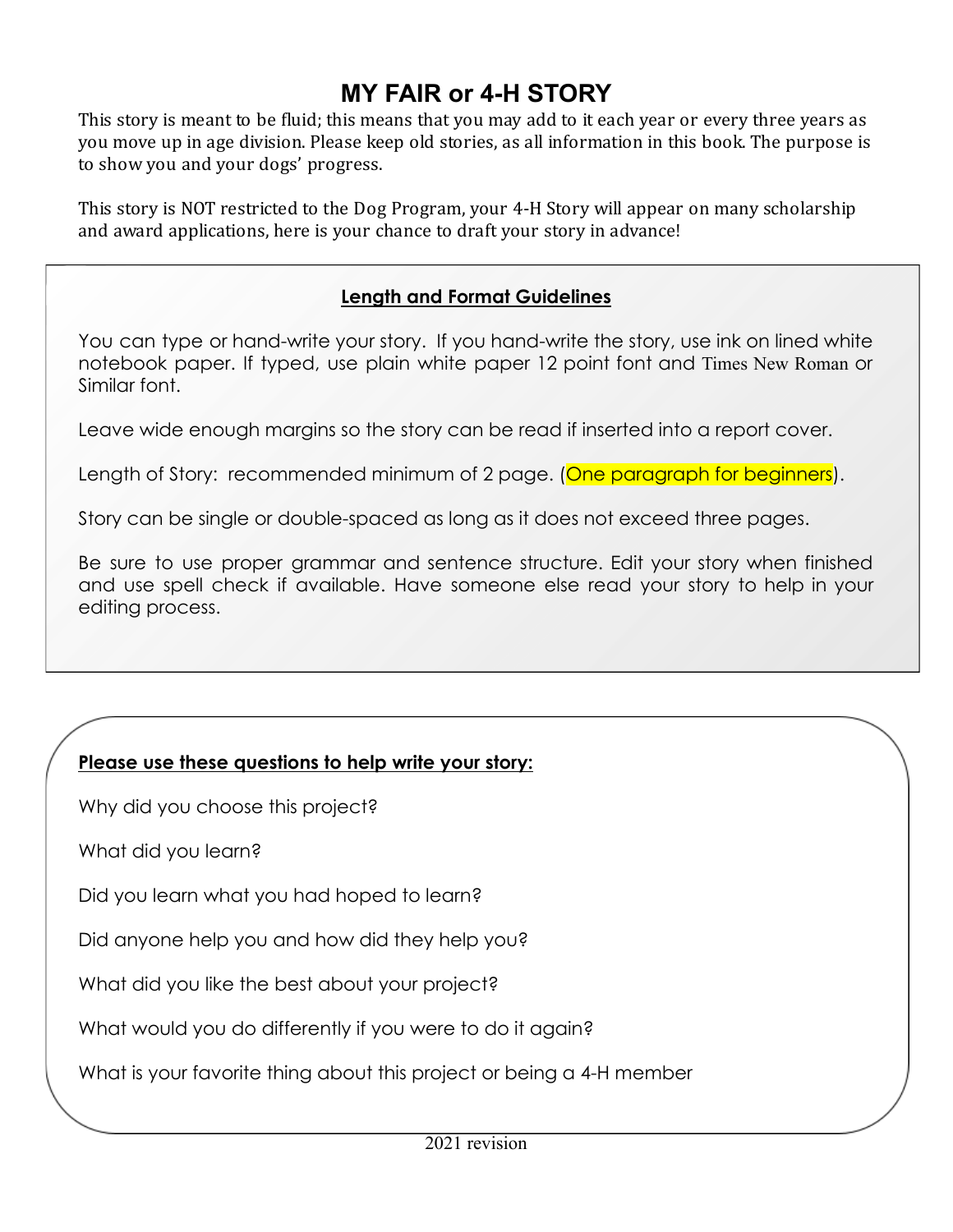## **PHOTOGRAPHS FROM YOUR DOG PROJECT**

A minimum of one photo of you and your dog is required. Additional pages may be added, scrapbook format is acceptable but not required. **LIMIT PHOTOS TO THE DOG PROJECT OR ACTIVITIES ONLY**